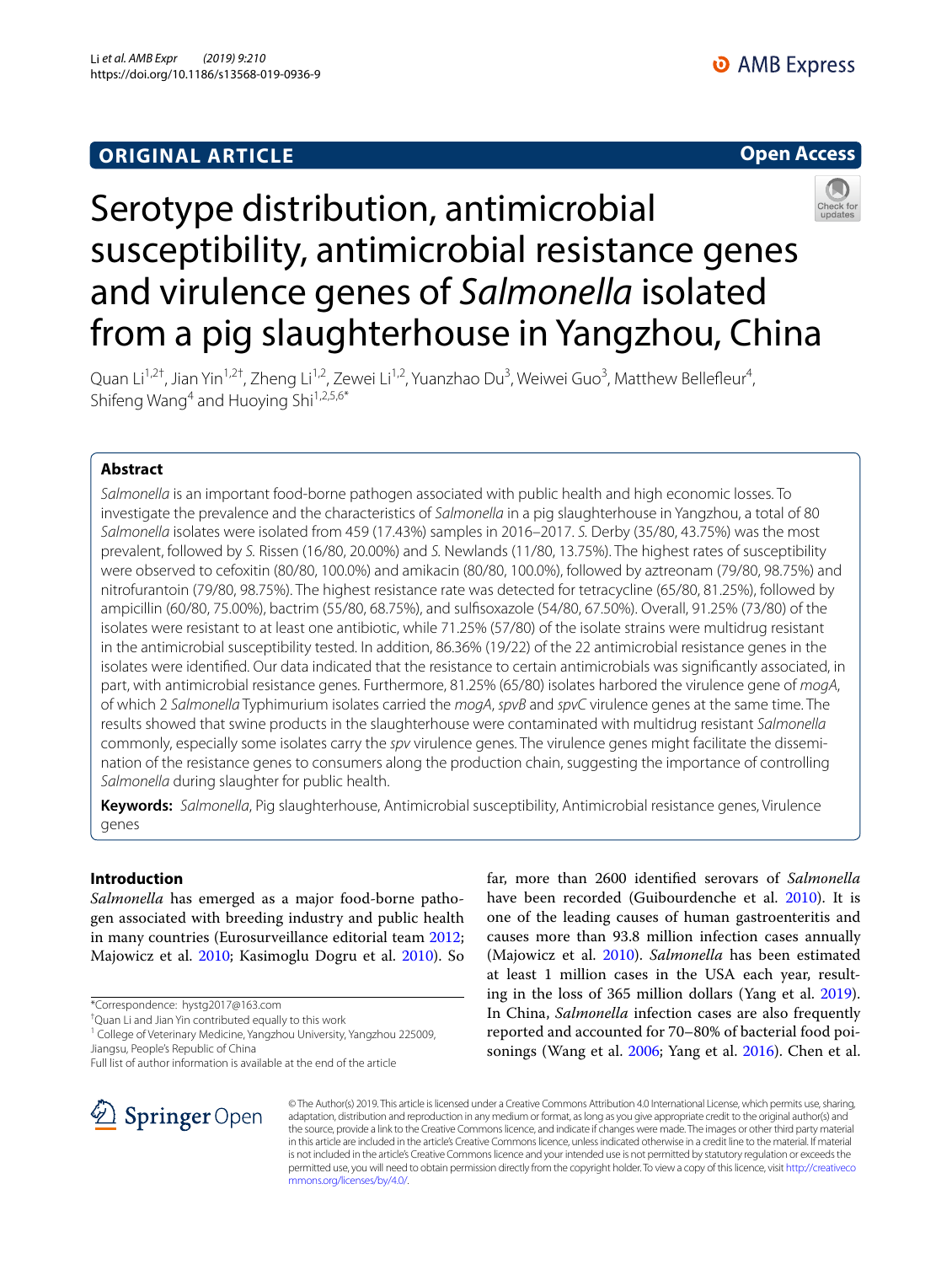reported that there were 134 outbreaks of food poisoning events caused by *Salmonella* in Guangxi from 1981 to 2003, which caused 7285 cases of salmonellosis (Chen et al. [2004](#page-10-3)). Between July 2010 and December 2011, nontyphoidal *Salmonella* were isolated from 316 (17.2%) of 1833 cases of acute gastroenteritis in children in Shanghai (Li et al. [2014a](#page-11-4)). After being infected with *Salmonella*, human and livestock can be asymptomatic carriers, which can reduce the fertility, aggravate the morbidity or mortality, and even be manifested as clinically fatal diseases. Pigs are considered to be one of the most important reservoir for many serovars of *Salmonella*, and most human infections are attributed to consumption of contaminated pork (Eurosurveillance editorial team [2012](#page-10-0); Li et al. [2013](#page-11-5); Vo et al. [2006a\)](#page-11-6). Information on the distribution of diferent *Salmonella enterica* serovars in contaminated pork is important to public health.

Slaughterhouse is a main place where livestock and poultry products might be contaminated with *Salmonella*. In order to control the transmission of *salmonella*, the European Union has carried out many studies on pig slaughterhouses and processes. From these studies, Swart et al. have developed a model to evaluate the efects of different interventions (Swart et al. [2016\)](#page-11-7). The swine herd population and pork production in China account for half of the world (Windhorst  $2012$ ). Therefore, it is of great public health signifcance to study the status of *Salmonella* contamination from pig slaughterhouses in China (Botteldoorn et al. [2004\)](#page-10-4). As a big pork producer, China must strengthen its control of *Salmonella* transmission.

As of 2013, the total antibiotics usage in China was approximately 162,200 tons, of which 84,100 tons were for animals (Tang et al.  $2016$ ). The use of antibiotics in China accounts for about half of the world. These data show that China is one of the countries with the most severe abuse of antibiotics. In animals, salmonellosis is mainly treated with antibiotics for prevention and control. However, due to the abuse of antibiotics in recent years, the rate of *Salmonella* with drug resistance and even multidrug resistance has risen signifcantly resulting in the increased frequency of treatment failure in human clinical medicine (Hidalgo-Vila et al. [2008;](#page-10-5) Kariuki et al. [2015](#page-10-6); Kingsley et al. [2009](#page-10-7); Dahshan et al. [2011](#page-10-8); Beyene et al. [2011;](#page-10-9) Hendriksen et al. [2009](#page-10-10); Pan et al. [2009](#page-11-10); Li and Liu [2005](#page-10-11)). *Salmonella* with antibiotic resistance in contaminated products could infect humans directly or transmit their resistance genes to human pathogens through the food chain, leading to the failure of antibiotic treatment and posing a threat to human health. Thus it is a reason that the disease caused by *Salmonella* is not well controlled clinically.

In this study, a total of 459 swine samples were randomly collected from a pig slaughterhouse between 2016 and 2017 in Yanzhou, China. All the isolates were examined for serotype distribution, antimicrobial resistance, major genotypes, and the relationship between drug resistance phenotype and drug resistance genes. The results could provide a reference for the epidemiological investigation of *Salmonella* in pigs.

## **Materials and methods**

#### **Sample collection and** *Salmonella* **isolation**

During a period of 13 months, from October 2016 to October 2017, a total of 459 samples (distal ilea,  $n=230$ ; livers,  $n=166$ ; feces,  $n=63$ ) were collected at the start of the slaughter line from slaughtered pigs in a large scale industrialized slaughterhouse in Yangzhou, China. After collection, all samples were stored in sterilized containers with ice bags, and immediately processed to isolate *Salmonella* strains. Briefy, the samples of the ileum and liver were sheared, and 0.5 g fecal samples were picked. The samples mentioned above were added to 5 mL buffered peptone water (BPW; Neogen, Lansing, MI, USA) and incubated at 37 °C for 8–18 h. Subsequently, 100 μL pre-enriched culture was inoculated into in 5 mL of selenite cysteine (SC) broth at 37 °C for 12–18 h and then streaked on MacConkey and *Salmonella* and *Shigella* (SS) plates. After incubation for  $18-24$  h at 37 °C, suspected colonies were picked from MacConkey medium plates for purifcation. After purifying, the suspected *Salmonella* colonies were stained according to the Gram staining instruction manual. Then, the gram-negative bacteria were further confrmed by combined polymerase chain reaction (PCR) analysis using 2 pairs of primers [*Salmonella* enterotoxin gene (*stn*, 260 bp) and histidine transporter gene (*hut*, 495 bp)]. The wild-type *S*. Choleraesuis strain C78-3 (CVCC79103) was purchased from China Institute of Veterinary Drugs Control and used as a positive control. The primers used in this study are described in Table [1.](#page-2-0)

#### *Salmonella* **serotyping**

To evaluate the serotype distribution of the *Salmonella* isolates, the confrmed *Salmonella* strains were serotyped by slide agglutination test for O and H antigens of *Salmonella* using commercially available antiserum (Lanzhou Institute of Biological Products, China). Briefy, a single colony, picked with a loop, was evenly coated to a 10 μL of *Salmonella* standard antiserum on a slide. The slide was shaked gently for  $1-2$  min. The agglutinator which showed a uniform turbidity was determined as the serotype positive of *Salmonella* based on the measured antigenic formula according to GB/T 4789.4-2010. In this process, the negative control of saline group was also included.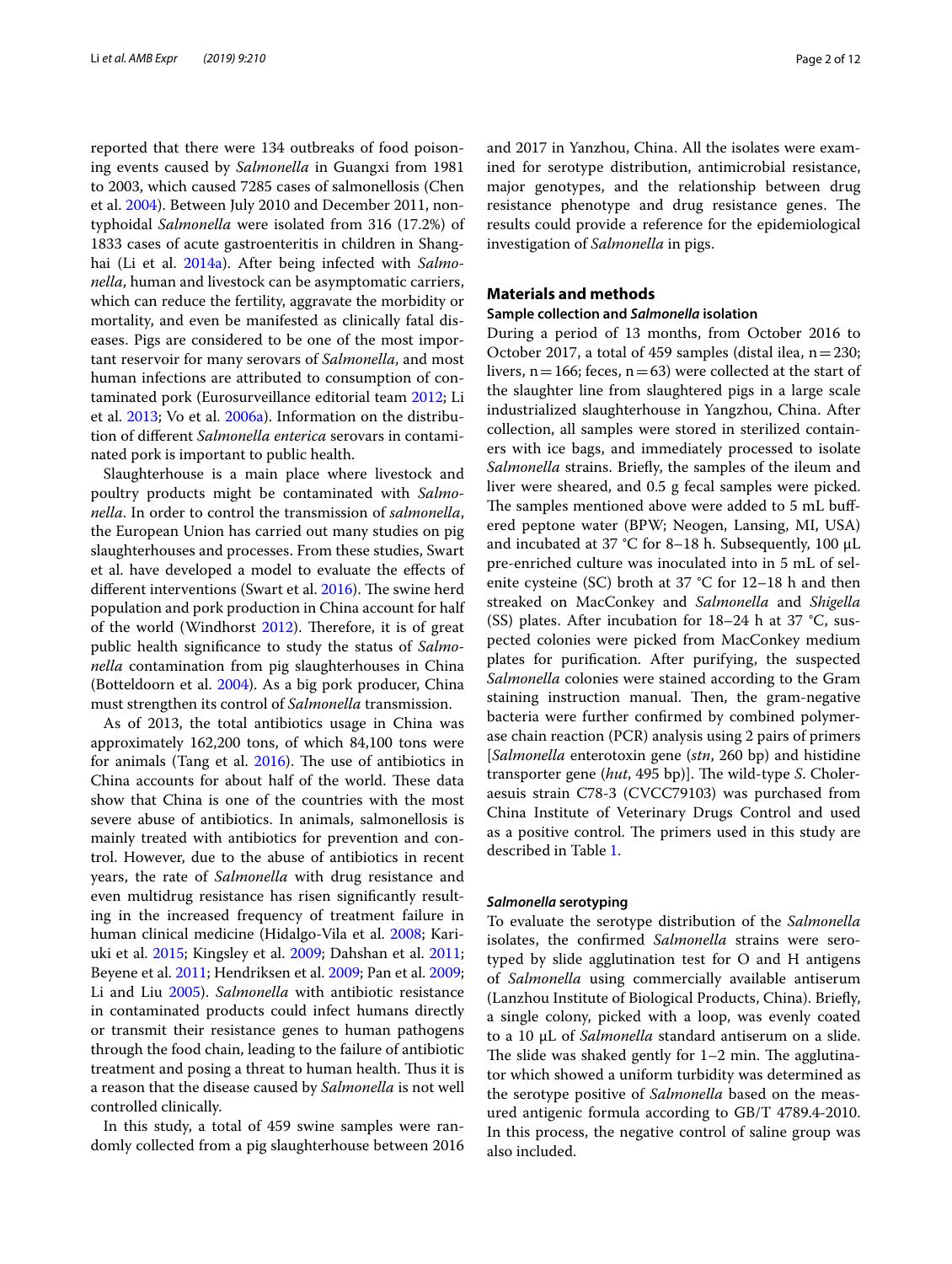## <span id="page-2-0"></span>**Table 1 Primers used for PCR amplifcation**

| Target genes        | <b>Nucleotide sequences</b>               | Size (bp) |
|---------------------|-------------------------------------------|-----------|
|                     | Salmonella spp. detection primer sets     |           |
| $str-F$             | 5'-CTTTGGTCGTAAAATAAGGCG-3'               | 260       |
| $str-R$             | 5'-TGCCCAAAGCAGAGAGATTC-3'                |           |
| hut-F               | 5'-ACTGGCGTTATCCCTTTCTCTGCTG-3'           | 495       |
| hut-R               | 5'-ATGTTGTCCTGCCCCTGGTAAGAGA-3'           |           |
| 16S rRNA primer set |                                           |           |
| 27F                 | 5'-AGAGTTTGATCCTGGCTCAG-3'                | 1466      |
| 1492R               | 5'-TACGGTTACCTTGTTACGACTT-3'              |           |
|                     | Antimicrobial resistance gene primer sets |           |
| Quinolones          |                                           |           |
| $anrA-F$            | 5'-TTCAGCAAGAGGATTTCTCA-3'                | 500       |
| $qnrA-R$            | 5'-GGCAGCACTATTACTCCCAA-3'                |           |
| $qnrB-F$            | 5'-CCTGAGCGGCACTGAATTTT-3'                | 617       |
| gnrB-R              | 5'-GTTTGCTGCTCGCCAGTCGA-3'                |           |
| $qnrC-F$            | 5'-GGGTTGTACATTTATTGAATC-3'               | 447       |
| gnrC-R              | 5'-TCCACTTTACGAGGTTCT-3'                  |           |
| $qnD-F$             | 5'-TTACGGGGAATAGAGTTA-3'                  | 468       |
| gnrD-R              | 5'-AATCAGCCAAAGACCAAT-3'                  |           |
| anrS-F              | 5'-ACATAAAGACTTAAGTGATC-3'                | 619       |
| qnrS-R              | 5'-CAATTAGTCAGGATAAAC-3'                  |           |
| qepA-F              | 5'-CCAGCTCGGCAACTTGATAC-3'                | 570       |
| qepA-R              | 5'-ATGCTCGCCTTCCAGAAAA-3'                 |           |
| oqxA-F              | 5'-CTCGGCGCGATGATGCTC-3'                  | 392       |
| oqxA-R              | 5'-CACTCTTCACGGGAGACGA-3'                 |           |
| oqxB-F              | 5'-TTCTCCCCCGGGGGGAAGTCCTCGGC-3'          | 512       |
| $oqxB-R$            | 5'-CATTTTGGCGCGTA-3'                      |           |
| Aminoglycosides     |                                           |           |
| $aac(6')$ -lb-F     | 5'-TTGCGATGCTCTATGAGTGGCTA-3'             | 482       |
| $aac(6')$ -lb-R     | 5'-CTCGAATGCCTGGCGTGTT-3'                 |           |
| $a$ ad $A$ 1-F      | 5'-GCGCCATCTCGAACCGACGTT-3'               | 573       |
| $a$ ad $A$ 1- $R$   | 5'-GCCCAGTCGGCAGCGACATC-3'                |           |
| Sulfonamides        |                                           |           |
| $s$ ul1- $F$        | 5'-TGGCGTCGCGACTGCGAAAT-3'                | 813       |
| $s$ ul1- $R$        | 5'-TGGTGACGGTGTTCGGCATTCT-3'              |           |
| sul <sub>2-F</sub>  | 5'-GTTTCTCCGATGGAGGCCGGT-3'               | 517       |
| sul2-R              | 5'-AGCGAGGTTTCGGGAGCAGC-3'                |           |
| Trimethoprim        |                                           |           |
| $dfrA1-F$           | 5'-AGTGCCAAAGGTGAACAGCTCCT-3'             | 308       |
| $dfrA1-R$           | 5'-ACATCACCTTCCGGCTCGATGTCT-3'            |           |
| β-lactamase         |                                           |           |
| $bla_{OXA-1}-F$     | 5'-ATGAAAAACACAATACATATC-3'               | 830       |
| $bla_{OXA-1}$ -R    | 5'-AATTTAGTGTGTTTAGAATGG-3'               |           |
| $bla_{PSE-1}$ -F    | 5'-CGCTTCCCGTTAACAAGTAC-3'                | 420       |
| $bla_{PSE-1} - R$   | 5'-CTGGTTCATTTCAGATAGCG-3'                |           |
| $blaTFM-F$          | 5'-ATAAAATTCTTGAAGACGAAA-3'               | 1080      |
| $blaTFM-R$          | 5'-GACAGTTACCAATGCTTAATC-3'               |           |
| $BlaCMY-2-F$        | 5'-TGGCGGTTGCCGTTATCTAC-3'                | 210       |
| $BlaCMY-2 - R$      | 5'-CCCGTTTTATGCACCCATGA-3'                |           |

## **Table 1 (continued)**

| Target genes               | <b>Nucleotide sequences</b>      | Size (bp) |
|----------------------------|----------------------------------|-----------|
| Tetracyclines              |                                  |           |
| tetA-F                     | 5'-TGGTCCGGAGGCCAGACGTG-3'       | 867       |
| tetA-R                     | 5'-TTCCGAGCATGAGTGCCCGC-3'       |           |
| tet <sub>B-F</sub>         | 5'-GGAGCTACTGGGGCTGTCGCACC-3'    | 374       |
| tetB-R                     | 5'-ACCCACACCGTTGCGGGAAT-3'       |           |
| $tet$ G-F                  | 5'-TCTTGCAGGAGCCGCAGTCGAT-3'     | 721       |
| $tet$ G-R                  | 5'-GGCCGGCATGCCAACACCC-3'        |           |
| Chloramphenicols           |                                  |           |
| $catA1-F$                  | 5'-TCTTGCCCGCCTGATGAATGC-3'      | 388       |
| $catA1-R$                  | 5'-AACCTGAATCGCCAGCGGCA-3'       |           |
| $f$ lo $R$ -F              | 5'-AACCCGCCCTCTGGATCAAGTCAA-3'   | 549       |
| $f$ l $\bigcap$ $R$ - $R$  | 5'-CAAATCACGGGCCACGCTGTATC-3'    |           |
| Virulence gene primer sets |                                  |           |
| mogA-F                     | 5'-ATTGGCTTAGTTTCTATCTCCG-3'     | 419       |
| mogA-R                     | 5'-CCTTCCAGCGTTTCTTTGA-3'        |           |
| pvB-F                      | 5'-CCGTAGAGCAGACGCTGTAAGC-3'     | 1856      |
| $spvB-R$                   | 5'-GTATCTATGAGTTGAGTACCCCTATG-3' |           |
| spvC-F                     | 5'-CCGCAAAGTAGTGCATCTAAAC-3'     | 919       |
| spvC-R                     | 5'-CCATACTTACTCTGTCATCAAACG-3'   |           |

## **Analysis of the 16S rRNA sequence**

To determine the homology of the *Salmonella* isolates, 16S rRNA genes of the identifed strains were sequenced by Sangon Biotech. Primers for the amplifcation of 16S rRNA corresponding to the universal primers 27F and 1492R are listed in Table [1.](#page-2-0) The DNA sequences of 16S rRNA were edited and assembled using the programs SeqMan and Edit Seq (DNA Star, Laser Gene 6, Madison, WI, USA). The sequences were aligned using MEGA v6.0 and MegAlign software. Genetic distances were defned using the Kimura 2-parameter model (Kumar et al. [2004](#page-10-12)). The phylogenetic tree was constructed by the neighbour-joining method in MEGA v6.0 (Saitou et al. [1987](#page-11-11)). Percent divergence and similarity were calculated by comparing sequence pairs in relation by MegAlign.

#### **Antimicrobial susceptibility testing**

Antimicrobial susceptibility test results of the *Salmonella* isolates to 22 kinds of antimicrobials was carried out in accordance with the standard Kirby-Bauer disk difusion method recommended by the Clinical and Laboratory Standards Institute (CLSI 2017) (Berchieri et al. [2001](#page-10-13)). The reference strain, *Escherichia coli* ATCC 25922 was used as a control. The isolates were classified as susceptible, intermediate, or resistant according to the CLSI (2017) guidelines. *Salmonella* isolates resistant to at least 3 diferent antimicrobials were defned as multidrug resistance isolates (Pokharel et al. [2006\)](#page-11-12). The following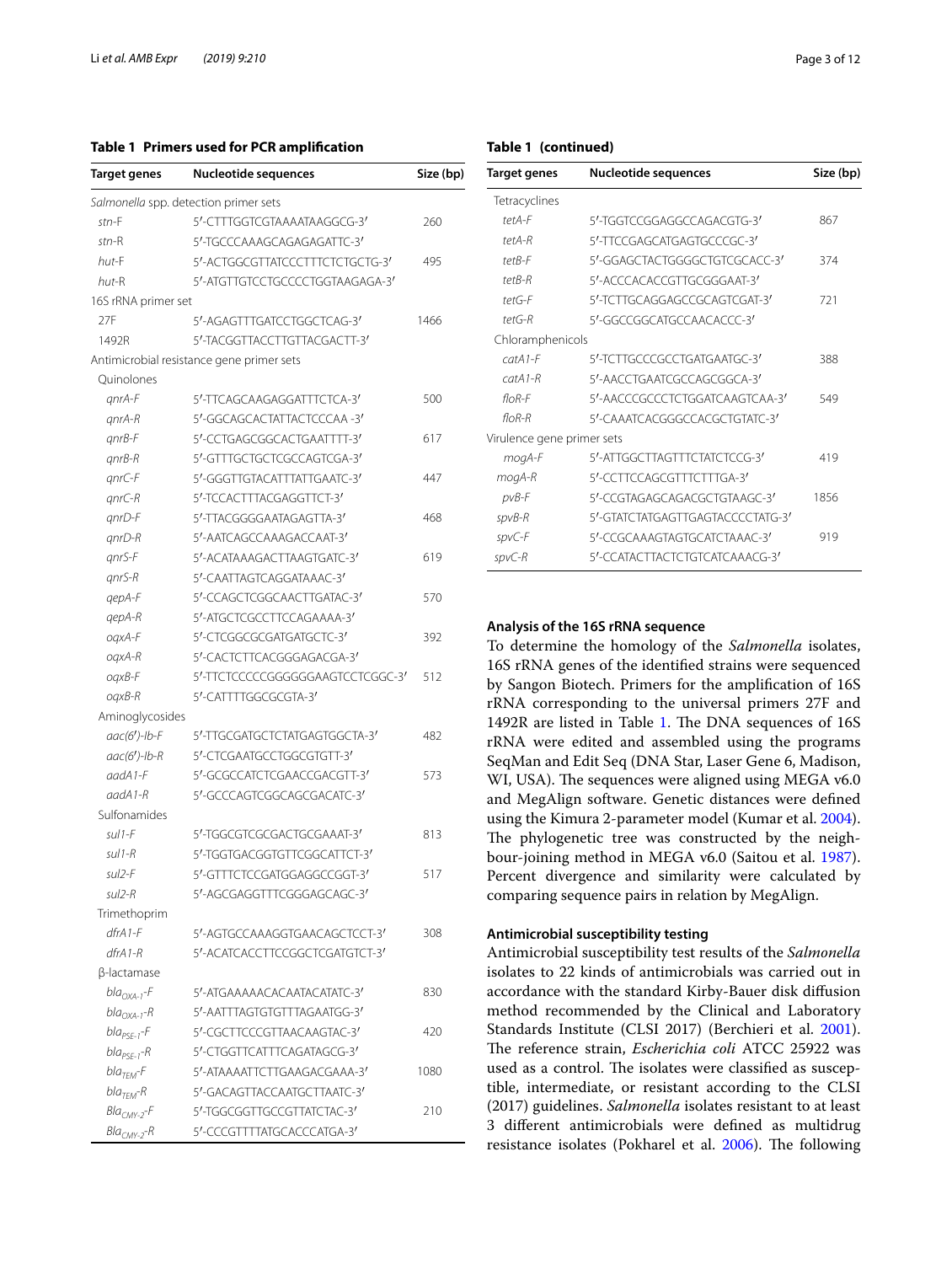antibiotics were used in this study: ampicillin (AMP, 10 μg), mezlocillin (MEZ, 75 μg), amoxicillin/clavulanic acid (augmentin, AMC, 20/10 μg), cefoxitin (CFX, 30 μg), ceftriaxone (CRO, 30 μg), aztreonam (ATM, 30 μg), polymyxin B (POL, 300 IU), gentamicin (GEN, 10 μg), tobramycin (TOB, 10 μg), amikacin (AMK, 30 μg), kanamycin (KAN, 30 μg), neomycin (NEO, 30 μg), streptomycin (STR, 10 μg), tetracycline (TET, 30 μg), chloramphenicol (CHL, 30 μg), forfenicol (FFC, 30 μg), ciprofloxacin (CIP, 5 μg), enrofloxacin (ENR, 10 μg), sulfsoxazole (SUL, 300 μg), trimethoprim/sulfamethoxazole (bactrim, SXT, 1.25/23.75 μg), trimethoprim (TMP, 5  $\mu$ g), and nitrofurantoin (NIT, 300  $\mu$ g). The disks of 22 diferent antimicrobial agents were purchased from Hangzhou Microbiological Reagent Co., Ltd.

#### **PCR amplifcation of antimicrobial resistance genes**

DNA templates of the *Salmonella* isolates for PCR were prepared according to the boiled lysis method (Ahmed et al. [2010\)](#page-10-14). In short, all the *Salmonella* isolates were maintained in Luria–Bertani (LB) broth. Then, an overnight bacterial culture (200 μL) was mixed with 800 μL of distilled water and boiled for 10 min. The mixture samples were centrifuged at 4 °C for 5 min and the supernatant were used as the DNA templates. After extraction of DNA, the antimicrobial resistance genes, including quinolones, aminoglycosides, sulfonamides, trimethoprim, β-lactamase, tetracyclines, and chloramphenicols, were examined by PCR amplifcation, using the previously described primers listed in Table [1](#page-2-0) (Petermann et al. [2011](#page-11-13)). The PCR products were subjected to electrophoresis in a 1.0% agarose gel, and sequenced by Sangon Biotech Co., Ltd. (Shanghai, China). The DNA sequences were compared with data in the GenBank database using the BLAST tool available at the National Center for Biotechnology Information website ([http://www.ncbi.nlm.nih.gov\)](http://www.ncbi.nlm.nih.gov).

#### **Detection of virulence genes**

The *Salmonella* pathogenicity island-I (SPI-1) virulence gene *mogA* and the virulence genes *spvB* and *spvC* were selected to detect the virulence of *Salmonella* through the multiplex PCR as described by Skyberg et al. (Skyberg et al. [2006](#page-11-14)). The primers of virulence genes used in this study are described in Table [1.](#page-2-0)

## **Results**

## **Isolation of** *Salmonella*

To investigate the contamination status of *Salmonella* in a pig slaughterhouse, 459 samples (distal ilea,  $n=230$ ; livers,  $n=166$ ; feces,  $n=63$ ) were collected randomly from the slaughtered pigs in Yangzhou between October 2016 and October 2017. After enrichment, purifcation, Gram stain and PCR procedure, a total of 80 *Salmonella* isolates were recovered and identifed from 459 (17.43%) samples. The isolation rate of *Salmonella* spp. was 27.83% (64/230) in ileum samples, 8.43% (14/166) in liver samples and 3.17% (2/63) in feces samples, respectively (Table  $2$ ). The isolates showed higher positive rate for *Salmonella* in ileum samples than that in liver and feces samples.

#### **Serotyping of** *Salmonella* **isolates**

Of the 80 isolates, 79 (98.75%) were typable and 1 (1.25%) was non-typable (Table [3\)](#page-5-0). The 79 *Salmonella* isolates consisted of 7 serotypes: *S.* Derby, *S.* Rissen, *S.* Newlands, *S.* Typhimurium, *S.* Sinstorf, *S.* Nchanga, and *S.* Chester. *S.* Derby (35/80, 43.75%) was the predominant one, followed by *S.* Rissen (16/80, 20.00%) and *S.* Newlands (11/80, 13.75%). The isolates contained 3 serovar groups: B (46/80, 57.50%), C1 (16/80, 20.00%), and E1 (18/80, 22.5%).

#### **Phylogenetic analysis based on 16S rRNA gene sequences**

To investigate the serotype homology of the *Salmonella* isolates, phylogenetic analysis of 16S rRNA sequences was carried out. All sequences of the isolates were submitted to GenBank (GenBank ID: MH548440– MH548519). A total of 80 16S rRNA gene sequences from isolates were compared based on diferences in 16S rRNA sequence to construct an evolutionary tree. As shown in Fig. [1](#page-6-0), the 80 isolates in the phylogenetic analysis were divided into three main clusters. We found that the same serotype can not be divided into discrete clusters, while the same cluster can contain multiple serotypes, which means that some *Salmonella* serotypes closely related to the gene sequences of 16S rRNA.

#### **Antimicrobial resistance of** *Salmonella* **isolates**

All of the 80 *Salmonella* isolates were tested for antimicrobial susceptibility against 22 antimicrobial agents. The results of the antimicrobial resistance determination of the isolates are shown in Table [4](#page-7-0). All the *Salmonella* isolates were susceptible to cefoxitin and amikacin and 65 (81.25%), 60 (75.00%), 55 (68.75%) and 54 (67.50%) isolates were resistant to tetracycline, ampicillin, bactrim and sulfsoxazole, respectively. Of particular note, all isolates were nonresistant against ceftriaxone, cefoxitin, azimium, polymyxin B, amikacin, and nitrofurantoin. In addition, 44 (55.00%), 31 (38.75%) and 30 (37.50%) of the isolates were moderately sensitive to enrofloxacin, polymyxin B and mezlocillin, respectively.

The drug resistance profiles of the 80 isolates were constructed (Table [5\)](#page-7-1). Among all of the 80 isolates, 73 (91.25%) of the isolates were resistant to at least one antibiotic, and 57 isolates showed multidrug resistance (resistant to three or more diferent antimicrobial agents), yielding the high rate of 71.25%. The *Salmonella*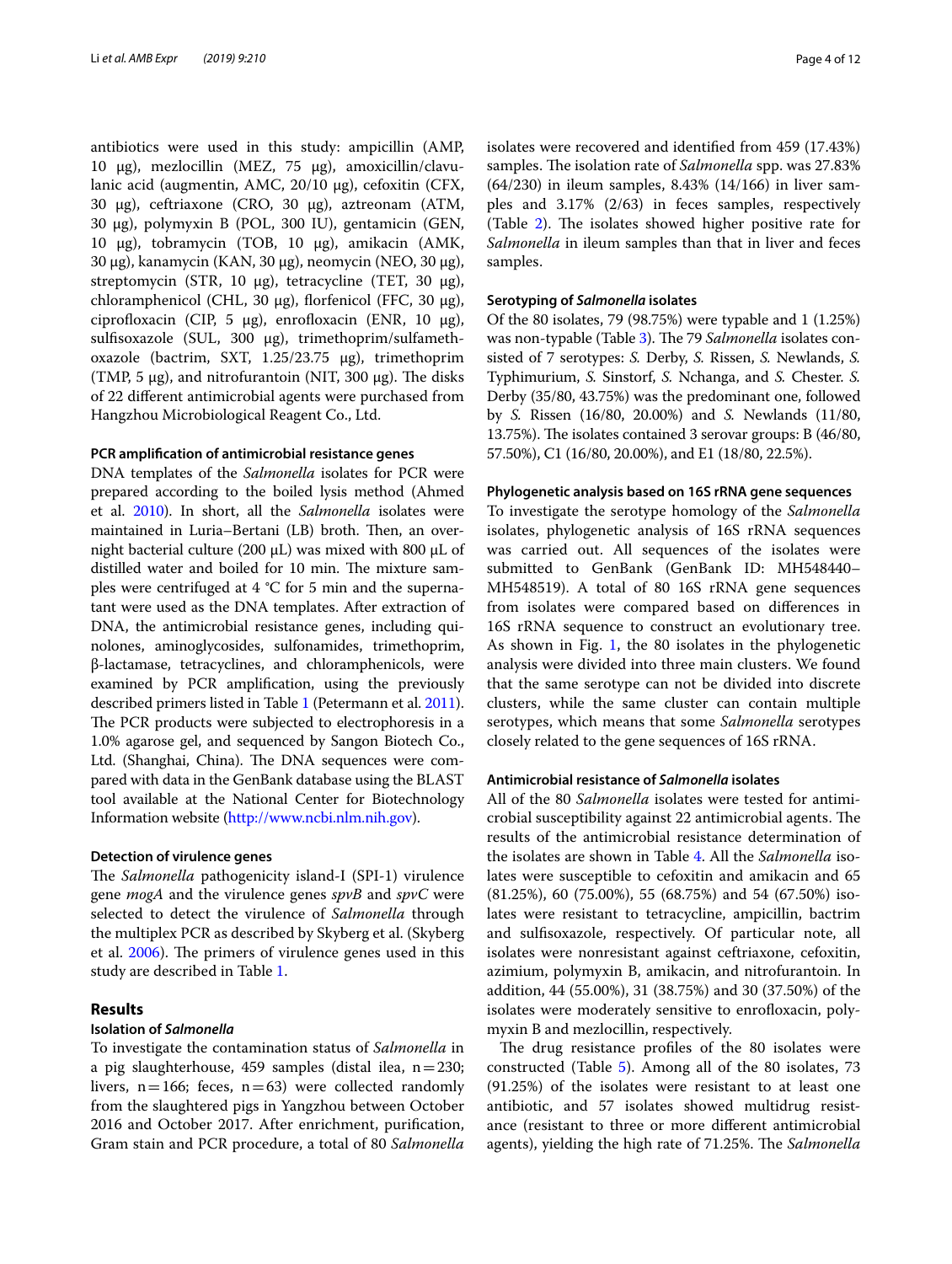| No. | Serotype       | Origin       | Virulence genes          |                          |                                                      |                                                                     | <b>Resistance genes</b>    | Date |
|-----|----------------|--------------|--------------------------|--------------------------|------------------------------------------------------|---------------------------------------------------------------------|----------------------------|------|
|     |                |              | mogA                     | spvB                     | spvC                                                 |                                                                     |                            |      |
| 1   | S. Sinstorf    | Feces        | $\qquad \qquad -$        | $\overline{\phantom{m}}$ | $\qquad \qquad -$                                    | oqxA, oqxB, aac(6')-lb, sul1, sul2, tetA, tetG, catA1, floR         | 2 Oct 2016                 |      |
| 2   | S. Typhimurium | Liver        | $^+$                     | $^{+}$                   | $^{+}$                                               | blapsE-1, tetG, catA1                                               | 2 Oct 2016                 |      |
| 3   | S. Typhimurium | lleum        | $^{+}$                   | $^{+}$                   | $+$                                                  | blapsE-1, tetG, catA1                                               | 2 Oct 2016                 |      |
| 4   | S. Typhimurium | <b>Ileum</b> | $^{+}$                   |                          | $\overline{\phantom{m}}$                             | qnrS, oqxB, blatem, tetA, floR, catA1                               | 2 Oct 2016                 |      |
| 5   | S. Rissen      | lleum        | $^{+}$                   | $\qquad \qquad -$        | $\overline{\phantom{m}}$                             | qepA, sul2, tetA                                                    | 2 Oct 2016                 |      |
| 6   | S. Derby       | Liver        | $^{+}$                   |                          | $\overline{\phantom{m}}$                             | qepA, oqxB, aac(6')-lb, blaoxA-1, tetA, tetG, floR, dfrA1           | 22 Oct 2016                |      |
| 7   | S. Sinstorf    | Liver        | $^{+}$                   |                          | $\overline{\phantom{m}}$                             | oqxA, aac(6')-lb, blaCMY-2, tetA, tetG, floR, dfrA1                 | 23 Oct 2016                |      |
| 8   | S. Rissen      | lleum        | $^{+}$                   |                          | $\overline{\phantom{m}}$                             | qepA, oqxB, blatem, tetA, catA1, dfrA1                              | 23 Oct 2016                |      |
| 9   | S. Sinstorf    | Liver        | $\equiv$                 |                          | $\overline{\phantom{m}}$                             | oqxA, oqxB, aac(6')-lb, tetA, tetG, catA1, floR, dfrA1              | 23 Oct 2016                |      |
| 10  | S. Derby       | Liver        | $^{+}$                   |                          |                                                      | qepA, aac(6')-lb, blaoxA-1, tetA, dfrA1                             | 23 Oct 2016                |      |
| 11  | S. Derby       | Liver        | $^{+}$                   |                          |                                                      | oqxA, oqxB, tetA, dfrA1                                             | 4 Dec 2016                 |      |
| 12  | S. Newlands    | lleum        | $\overline{\phantom{0}}$ |                          |                                                      | tetA                                                                | 4 Dec 2016                 |      |
| 13  | S. Newlands    | lleum        |                          |                          |                                                      |                                                                     | 4 Dec 2016                 |      |
| 14  | S. Newlands    | lleum        | —                        |                          |                                                      | catA1                                                               | 4 Dec 2016                 |      |
| 15  | S. Derby       | lleum        | $^{+}$                   |                          | $\overline{\phantom{m}}$                             | aac(6')-lb, blatem, aadA1, floR                                     | 4 Dec 2016                 |      |
| 16  | S. Derby       | lleum        | $^{+}$                   |                          | $\qquad \qquad -$                                    | aac(6')-lb, aadA1                                                   | 4 Dec 2016                 |      |
| 17  | S. Derby       | lleum        | $^{+}$                   |                          | $\qquad \qquad -$                                    | $aac(6')$ -lb, $aadA1$                                              | 10 Dec 2016                |      |
| 18  | S. Typhimurium | lleum        | $^{+}$                   |                          | $\qquad \qquad -$                                    | qnrB, oqxA, oqxB, tetB, floR, catA1, aadA1                          | 10 Dec 2016                |      |
| 19  | S. Derby       | lleum        | $^{+}$                   |                          | $\qquad \qquad -$                                    | $aac(6')$ -lb                                                       | 10 Dec 2016                |      |
| 20  | S. Derby       | lleum        | $^{+}$                   |                          |                                                      |                                                                     | 10 Dec 2016                |      |
| 21  | S. Derby       | lleum        | $^{+}$                   |                          | $\qquad \qquad -$                                    | tetA                                                                | 10 Dec 2016                |      |
| 22  | S. Newlands    | <b>Ileum</b> |                          |                          |                                                      | tetA                                                                | 10 Dec 2016                |      |
| 23  | S. Newlands    | <b>Ileum</b> |                          |                          |                                                      |                                                                     | 10 Dec 2016                |      |
| 24  | S. Derby       | Liver        | $^{+}$                   |                          |                                                      | tetA                                                                | 26 Dec 2016                |      |
| 25  | S. Newlands    | Feces        | —                        |                          | —                                                    | dfrA1                                                               | 26 Dec 2016                |      |
| 26  | S. Derby       | lleum        | $^{+}$                   |                          | $\qquad \qquad -$                                    | oqxA, aac(6')-lb, sul1, sul2, blaoxA-1, tetA, aadA1, floR           | 26 Dec 2016                |      |
| 27  | S. Typhimurium | lleum        | $^{+}$                   |                          | $\qquad \qquad -$                                    | qnrS, oqxB, blatem, tetA, floR, catA1                               | 26 Dec 2016                |      |
| 28  | S. Rissen      | lleum        | $^{+}$                   |                          | $\qquad \qquad -$                                    | tetA, aadA1, catA1                                                  | 26 Dec 2016                |      |
| 29  | S. Typhimurium | lleum        | $^{+}$                   |                          | $\qquad \qquad -$                                    | qnrS, oqxB, blatem, tetA, floR, catA1                               | 26 Dec 2016                |      |
| 30  | S. Derby       | Liver        | $^{+}$                   | $\qquad \qquad -$        |                                                      | oqxA, sul2, blatem, tetA, aadA1, catA1, dfrA1                       | 14 Jan 2017                |      |
| 31  | S. Derby       | Liver        | $^{+}$                   |                          | $\overline{\phantom{m}}$<br>$\overline{\phantom{m}}$ | oqxA, sul2, blatem, tetA, aadA1, dfrA1                              | 14 Jan 2017                |      |
| 32  | S. Derby       | Liver        | $^{+}$                   |                          | $\qquad \qquad -$                                    | oqxA, tetA, aadA1, dfrA1                                            | 14 Jan 2017                |      |
| 33  | S. Newlands    | <b>Ileum</b> |                          |                          | $\qquad \qquad -$                                    | sul2, blapsE-1, tetA, catA1, floR                                   | 14 Jan 2017                |      |
| 34  | S. Rissen      | <b>Ileum</b> | $\overline{\phantom{0}}$ |                          | $\qquad \qquad -$                                    | sul2, catA1                                                         | 25 Feb 2017                |      |
| 35  | S. Newlands    | lleum        |                          |                          | —                                                    | sul2, tetA, aadA1, floR                                             | 25 Feb 2017                |      |
| 36  | S. Derby       | lleum        | $^+$                     |                          |                                                      | oqxA, aac(6')-lb, sul1, sul2, blaoxA-1, blapsE-1, tetA, aadA1, floR | 25 Feb 2017                |      |
| 37  | S. Nchanga     | lleum        | —                        |                          | $\qquad \qquad -$                                    | sul2, blapsE-1, catA1, floR                                         | 25 Feb 2017                |      |
|     | S. Derby       | lleum        |                          |                          | $\qquad \qquad -$                                    | oqxA, sul1, sul2, blaoxA-1, blapsE-1, tetA, aadA1, floR             | 25 Feb 2017                |      |
| 38  | S. Derby       |              | $^{+}$                   |                          |                                                      | oqxA, aac(6')-lb, sul1, sul2, blaoxA-1, tetA, aadA1, floR           | 25 Feb 2017                |      |
| 39  |                | <b>lleum</b> | $^{+}$                   |                          | $\qquad \qquad -$                                    |                                                                     |                            |      |
| 40  | S. Derby       | <b>lleum</b> | $^+$                     |                          | $\qquad \qquad -$                                    | oqxA, aac(6')-lb, sul1, sul2, blaoxA-1, tetA, aadA1, floR           | 25 Feb 2017<br>25 Feb 2017 |      |
| 41  | S. Newlands    | lleum        |                          |                          |                                                      |                                                                     |                            |      |
| 42  | S. Derby       | Liver        | $\hspace{0.1mm} +$       |                          | $\overline{\phantom{0}}$                             | aac(6')-lb, blaoxA-1, tetA                                          | 2 Apr 2017                 |      |
| 43  | S. Newlands    | <b>lleum</b> | $^{+}$                   |                          | $\overline{\phantom{0}}$                             | sul2, tetA, aadA1, floR                                             | 2 Apr 2017                 |      |
| 44  | S. Derby       | Liver        | $^{+}$                   |                          |                                                      | tetA, aadA1, catA1                                                  | 22 Apr 2017                |      |
| 45  | S. Derby       | lleum        | $^{+}$                   |                          | $\overline{\phantom{0}}$                             | aadA1                                                               | 22 Apr 2017                |      |
| 46  | S. Derby       | <b>lleum</b> | $^{+}$                   |                          |                                                      | tetA                                                                | 22 Apr 2017                |      |
| 47  | S. Newlands    | lleum        |                          |                          |                                                      |                                                                     | 22 Apr 2017                |      |
| 48  | S. Rissen      | lleum        | $^{+}$                   |                          | $\qquad \qquad -$                                    | sul2, blatem, tetA, aadA1, catA1                                    | 22 Apr 2017                |      |

## <span id="page-4-0"></span>**Table 2 Information of** *Salmonella* **isolated from a pig slaughterhouse in Yangzhou, China**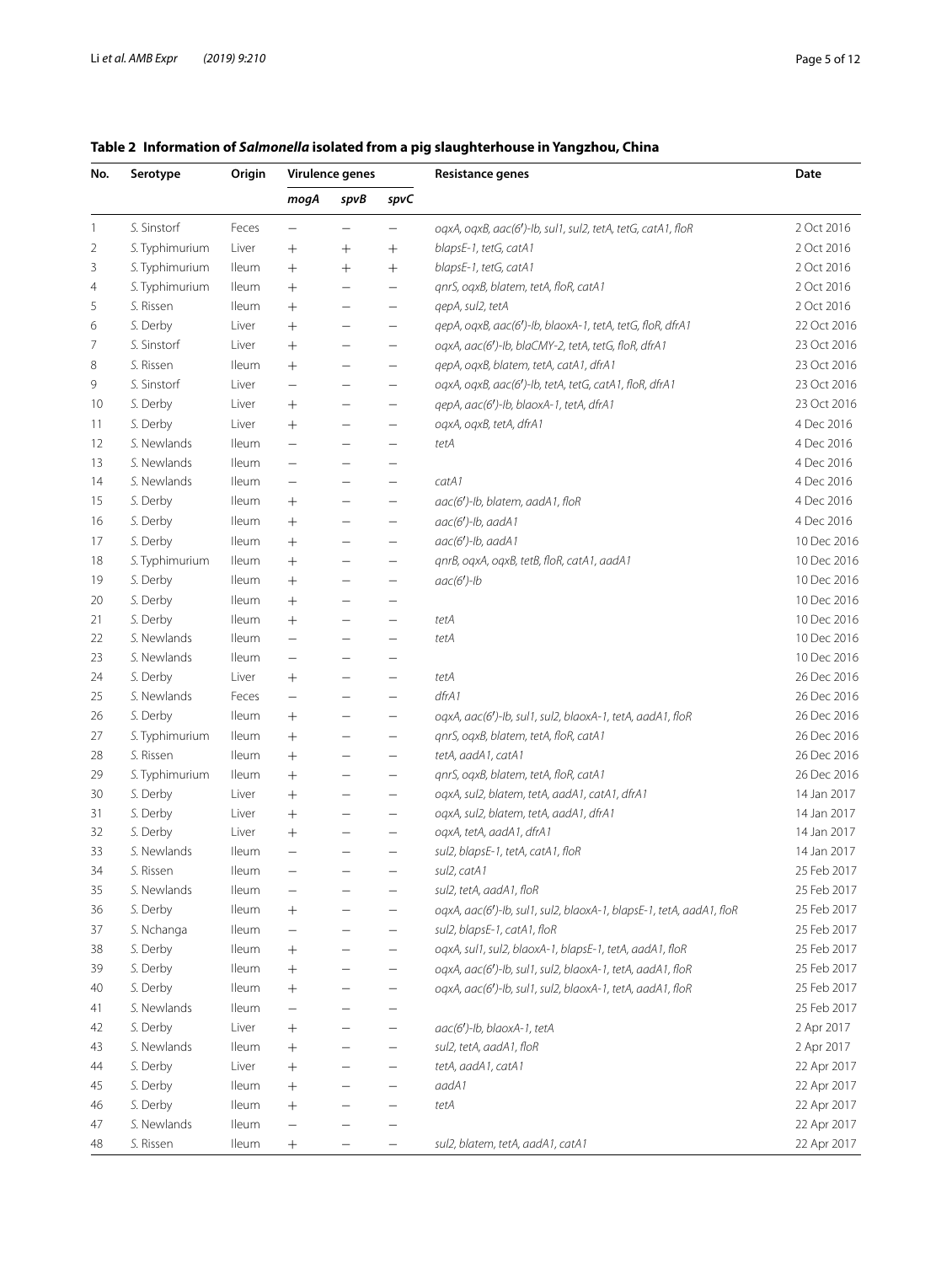|  | Table 2 (continued) |  |
|--|---------------------|--|
|--|---------------------|--|

| No.<br>Serotype<br>Origin<br>Virulence genes<br>Resistance genes |                |              | Date               |                          |                          |                                                                            |             |
|------------------------------------------------------------------|----------------|--------------|--------------------|--------------------------|--------------------------|----------------------------------------------------------------------------|-------------|
|                                                                  |                |              | mogA               | spvB                     | spvC                     |                                                                            |             |
| 49                                                               | S. Rissen      | <b>Ileum</b> | $^{+}$             |                          |                          | Blatem, tetA, aadA1, catA1                                                 | 22 Apr 2017 |
| 50                                                               | S. Rissen      | <b>Ileum</b> | $^{+}$             |                          |                          | Blatem, tetA, aadA1, catA1                                                 | 22 Apr 2017 |
| 51                                                               | S. Rissen      | <b>Ileum</b> | $^{+}$             | $\overline{\phantom{0}}$ |                          | Blatem, tetA, aadA1, catA1                                                 | 22 Apr 2017 |
| 52                                                               | S. Rissen      | <b>Ileum</b> | $+$                | -                        |                          | Blatem, tetA, aadA1, catA1                                                 | 22 Apr 2017 |
| 53                                                               | S. Derby       | <b>lleum</b> | $^{+}$             | $\overline{\phantom{0}}$ | $\overline{\phantom{0}}$ | Blatem, tetA, aadA1, catA1, floR                                           | 22 Apr 2017 |
| 54                                                               | S. Rissen      | <b>Ileum</b> | $^{+}$             |                          |                          | Blatem, tetA, aadA1, catA1, dfrA1                                          | 22 Apr 2017 |
| 55                                                               | S. Rissen      | <b>Ileum</b> | $^{+}$             | -                        |                          | Blatem, tetA, aadA1, catA1                                                 | 22 Apr 2017 |
| 56                                                               | S. Rissen      | <b>Ileum</b> | $^{+}$             |                          | $\qquad \qquad -$        | Blatem, tetA, aadA1, catA1                                                 | 22 Apr 2017 |
| 57                                                               | S. Rissen      | lleum        | $+$                | -                        | $\overline{\phantom{0}}$ | Blatem, tetA, aadA1, catA1                                                 | 22 Apr 2017 |
| 58                                                               | S. Rissen      | <b>lleum</b> | $\hspace{0.1mm} +$ | -                        | $\qquad \qquad -$        | sul2, blatem, tetA, aadA1, catA1, dfrA1                                    | 22 Apr 2017 |
| 59                                                               | S. Derby       | <b>Ileum</b> | $^{+}$             | -                        | $\overline{\phantom{0}}$ | sul2, tetA, aadA1, catA1                                                   | 22 Apr 2017 |
| 60                                                               | S. Derby       | Liver        | $^{+}$             |                          |                          | tetA, aadA1, catA1, floR                                                   | 20 May 2017 |
| 61                                                               | S. Derby       | <b>Ileum</b> | $^{+}$             |                          |                          | tetA                                                                       | 20 May 2017 |
| 62                                                               | S. Rissen      | <b>Ileum</b> | $^{+}$             |                          | $\qquad \qquad -$        | qnrS, blatem, tetA                                                         | 20 May 2017 |
| 63                                                               | Untyped        | <b>Ileum</b> | $^{+}$             |                          | $\overline{\phantom{0}}$ | blatem, tetA                                                               | 20 May 2017 |
| 64                                                               | S. Derby       | <b>Ileum</b> | $^{+}$             |                          |                          | tetA                                                                       | 17 Jul 2017 |
| 65                                                               | S. Nchanga     | lleum        | $^{+}$             |                          | $\overline{\phantom{0}}$ | aac(6')-lb, tetA                                                           | 17 Jul 2017 |
| 66                                                               | S. Derby       | <b>Ileum</b> | $+$                | -                        | $\overline{\phantom{0}}$ | tetA                                                                       | 20 Oct 2017 |
| 67                                                               | S. Derby       | <b>Ileum</b> | $^{+}$             | -                        |                          |                                                                            | 20 Oct 2017 |
| 68                                                               | S. Derby       | <b>lleum</b> | $^{+}$             | $\overline{\phantom{0}}$ | $\overline{\phantom{0}}$ | catA1                                                                      | 20 Oct 2017 |
| 69                                                               | S. Derby       | lleum        | $^{+}$             | $\overline{\phantom{0}}$ | $\overline{\phantom{0}}$ |                                                                            | 20 Oct 2017 |
| 70                                                               | S. Derby       | Liver        | $^{+}$             |                          |                          |                                                                            | 22 Oct 2017 |
| 71                                                               | S. Derby       | lleum        | $+$                | $\overline{\phantom{0}}$ | $\overline{\phantom{0}}$ |                                                                            | 22 Oct 2017 |
| 72                                                               | S. Nchanga     | <b>lleum</b> | $\qquad \qquad -$  | $\overline{\phantom{0}}$ | $\qquad \qquad -$        | qnrS, sul2, blapsE-1, tetA, aadA1, catA1, floR                             | 22 Oct 2017 |
| 73                                                               | S. Rissen      | <b>Ileum</b> | $^{+}$             | —                        | $\frac{1}{2}$            | aadA1, catA1                                                               | 22 Oct 2017 |
| 74                                                               | S. Derby       | <b>Ileum</b> | $^{+}$             | -                        | $\overline{\phantom{0}}$ |                                                                            | 22 Oct 2017 |
| 75                                                               | S. Chester     | <b>Ileum</b> | $+$                | -                        |                          | tetB, catA1                                                                | 22 Oct 2017 |
| 76                                                               | S. Chester     | <b>Ileum</b> | $^{+}$             | $\overline{\phantom{0}}$ | $\overline{\phantom{0}}$ | tetB, catA1                                                                | 22 Oct 2017 |
| 77                                                               | S. Derby       | <b>Ileum</b> | $^{+}$             |                          |                          | oqxA, aac(6')-lb, sul1, sul2, blaoxA-1, blapsE-1, tetA, aadA1, catA1, floR | 22 Oct 2017 |
| 78                                                               | S. Typhimurium | <b>Ileum</b> | $^{+}$             |                          | $\overline{\phantom{0}}$ | sul2, tetB, catA1                                                          | 28 Oct 2017 |
| 79                                                               | S. Typhimurium | <b>lleum</b> | $^{+}$             |                          |                          | sul2, tetB, catA1                                                          | 28 Oct 2017 |
| 80                                                               | S. Typhimurium | <b>Ileum</b> | $^{+}$             |                          |                          | sul2, tetB, catA1                                                          | 28 Oct 2017 |

<span id="page-5-0"></span>

| Groups of sero-group<br>of Salmonella | Serotype of Salmonella | <b>Numbers</b><br>of isolates |
|---------------------------------------|------------------------|-------------------------------|
| Group B                               | S. Derby               | 35                            |
|                                       | S. Typhimurium         | 9                             |
|                                       | S. Chester             | $\mathfrak{D}$                |
| Group C1                              | S. Rissen              | 16                            |
| Group E1                              | S Newlands             | 11                            |
|                                       | S Sinstorf             | 3                             |
|                                       | S. Nchanga             | 3                             |
|                                       | Untyped                |                               |

isolates in this study displayed a high and wide spectrum of antibiotic resistance. The most common resistance spectrums were AMP-STR-TET-SXT-SUL-TMP  $(n=5)$ and AMP ( $n=5$ ). Totally, 46 resistance phenotypes of these isolates to 22 classes of antimicrobials were found in this study, among which most isolates were multidrug resistant to 6 and 8 classes of antimicrobials, accounted for 13.75% (11/80) and 12.50% (10/80), respectively. The highest drug resistance in the isolates were resistance to 14 antibacterial agents. Of particular note, our results showed that multidrug resistance of the isolates were frequently observed among the pig slaughterhouse.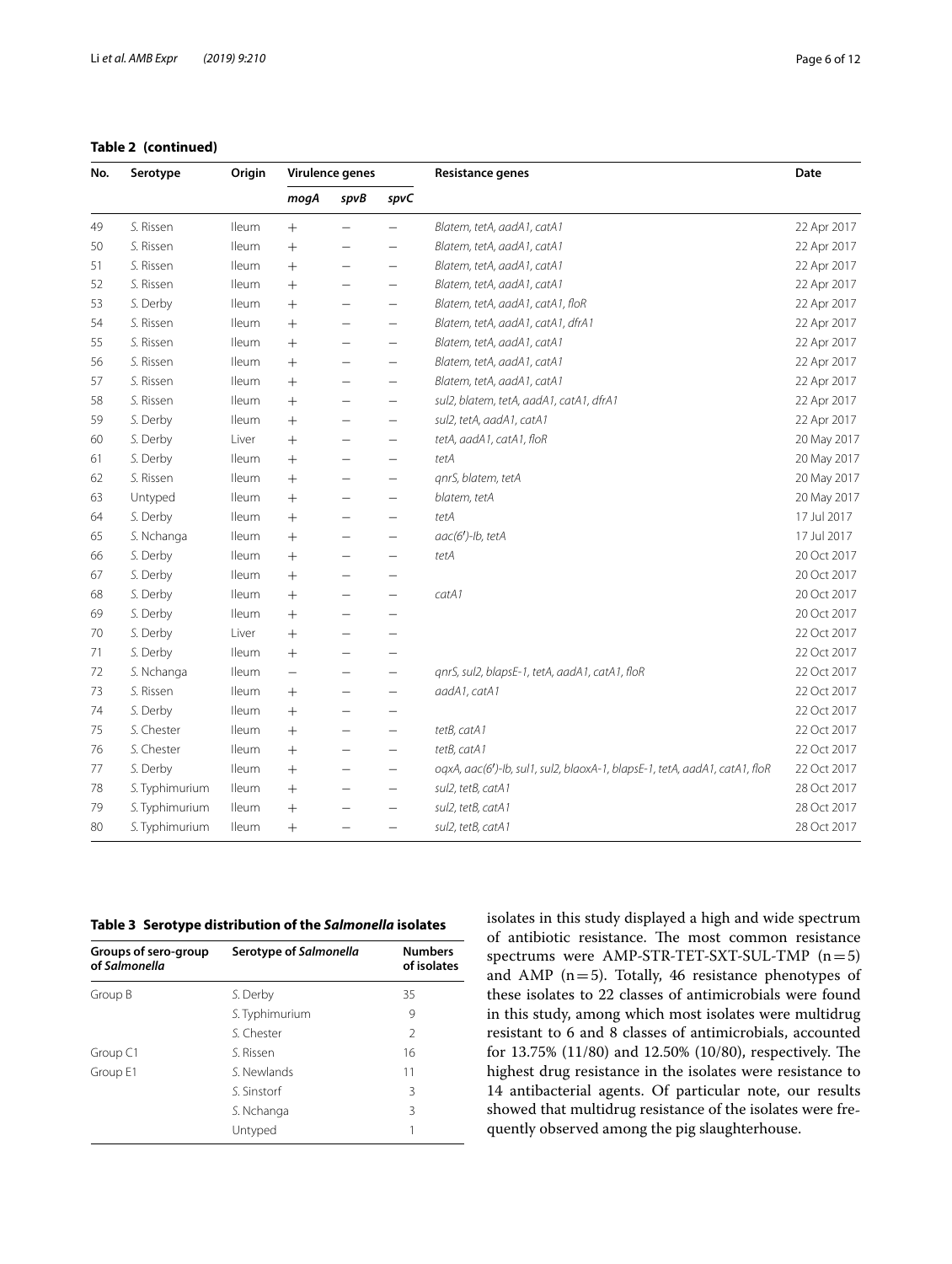

<span id="page-6-0"></span>

## **Detection of antimicrobial resistance genes**

Among the 22 resistance genes detected by PCR, 19 kinds of resistant genes in the *Salmonella* isolates were detected (Table  $6$ ). The highest rate was observed to the *tetA* gene (51/80, 63.75%), followed by *catA1* (38/80, 47.50%) and *aadA1* (33/80, 41.25%), which mediate the resistance to chloramphenicol and streptomycin, respectively. Only two isolates carried the *qnrB* gene and *blaCMY*-*2* gene, respectively, each accounting for 1.25%. It is noteworthy that all of the *aac*(*6*′)-*Ib* genes harbored the -*cr* mutation (Trp-Arg at locus 102 and Asp-Tyr at locus 179). Three antimicrobial resistance genes *qnrA*, *qnrC* and *qnrD* were not detected in the isolates. Moreover, 12.50% (10/80) of the isolates did not harbored any resistance genes, of which six of them exhibited extremely weak drug resistance (intermediate). We found that the resistance genes of tetracyclines (59/80, 73.75%) displayed the highest rate, which is in general consistency with the observations of antimicrobial resistance of the isolates. Higher rates of resistance genes to chloramphenicols (48/80, 60.00%) and aminoglycosides (41/80, 51.25%) than to sulfonamides (22/80, 27.50%) and trimethoprim (12/80, 15.00%) were observed. Among the 22 resistance genes, the genes including *tetA* (63.75%), *catA1* (47.50%), *aadA1* (41.25%) and *sul2* (26.25%) were the dominate genes in their corresponding resistance gene categories. Although the detection rates of quinolones and β-lactamase resistance genes were relatively high, the composition of each resistance gene was relatively dispersed.

## **Relationship of antimicrobial resistance genes with antimicrobial susceptibility**

The relationship between the antimicrobial resistance genes and the resistance phenotypes of the *Salmonella* isolates were analyzed by integrating the above data in this study. As shown in Table [7,](#page-8-1) the association of antimicrobial resistance genes with antimicrobial susceptibility was variable among diferents *Salmonella* isolates. Among the six major categories of antimicrobials, the high relativity (>80%) between the phenotypes and the antimicrobial resistance genotypes in the isolates was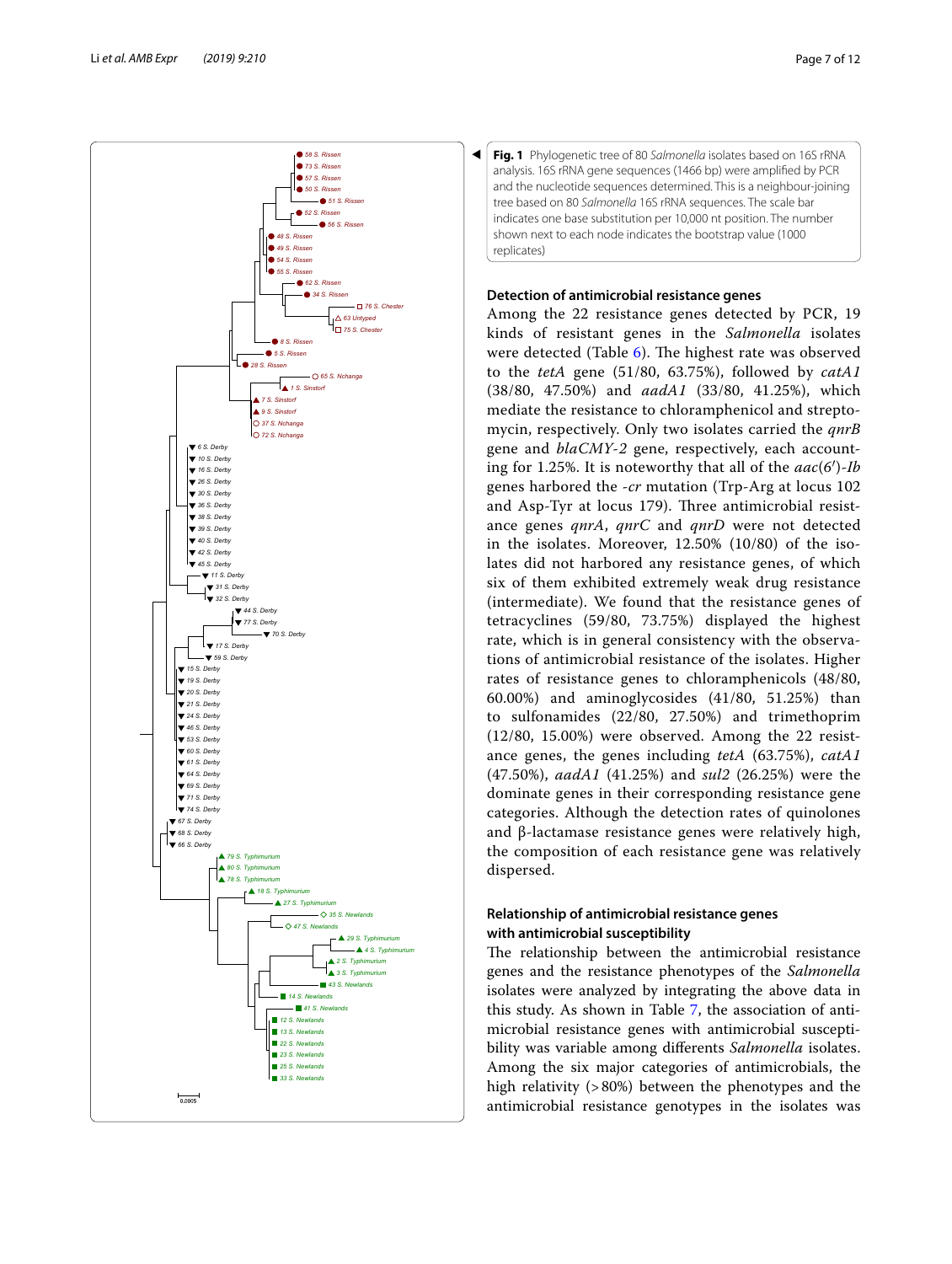<span id="page-7-0"></span>**Table 4 Antimicrobial resistance rates of the 80**  *Salmonella* **isolates**

| <b>Antimicrobials</b> | Susceptible  | Intermediate | Resistant   |
|-----------------------|--------------|--------------|-------------|
| Ampicillin            | $6(7.50\%)$  | 14 (17.50%)  | 60 (75.00%) |
| Mezlocillin           | 40 (50.00%)  | 30 (37.50%)  | 10 (12.50%) |
| Augmentin             | 52 (65.00%)  | 6 (7.50%)    | 22 (27.50%) |
| Ceftriaxone           | 68 (85.00%)  | 12 (15.00%)  | $0(0.00\%)$ |
| Cefoxitin             | 80 (100.00%) | $0(0.00\%)$  | $0(0.00\%)$ |
| Aztreonam             | 79 (98.75%)  | 1(1.25%)     | $0(0.00\%)$ |
| Polymyxin B           | 49 (61.25%)  | 31 (38.75%)  | $0(0.00\%)$ |
| Gentamicin            | 64 (80.00%)  | 3 (3.75%)    | 13 (16.25%) |
| Tobramycin            | 65 (81.25%)  | 3 (3.75%)    | 12 (15.00%) |
| Amikacin              | 80 (100.00%) | $0(0.00\%)$  | $0(0.00\%)$ |
| Kanamycin             | 64 (80.00%)  | 4 (5.00%)    | 12 (15.00%) |
| Neomycin              | 70 (87.50%)  | $0(0.00\%)$  | 10 (12.50%) |
| Streptomycin          | 31 (38.75%)  | 26 (32.50%)  | 23 (28.75%) |
| Tetracycline          | 14 (17.50%)  | 1(1.25%)     | 65 (81.25%) |
| Florfenicol           | 46 (57.50%)  | 4 (5.00%)    | 30 (37.50%) |
| Ciprofloxacin         | 55 (68.75%)  | 17 (21.25%)  | 8 (10.00%)  |
| Enrofloxacin          | 25 (31.25%)  | 44 (55.00%)  | 11 (13.75%) |
| Bactrim               | 25 (31.25%)  | $0(0.00\%)$  | 55 (68.75%) |
| Sulfisoxazole         | 21 (26.25%)  | 5(6.25%)     | 54 (67.50%) |
| Chloramphenicol       | 41 (51.25%)  | 2(2.50%)     | 37 (46.25%) |
| Nitrofurantoin        | 79 (98.75%)  | 1(1.25%)     | $0(0.00\%)$ |
| Trimethoprim          | 49 (61.25%)  | 7 (8.75%)    | 24 (30.00%) |

33/41 (strains resistant to aminoglycosides antimicrobials/strains harbored resistant genes to aminoglycosides antimicrobials), 65/59 and 39/48, respectively for aminoglycosides, tetracyclines and chloramphenicols antimicrobials. In contrast, there were diferent in the quinolones, folate pathway inhibitors and β-lactamase with a coincidence rate of about 50%. For the specifc antimicrobial resistance, the correlations between phenotypes and genotypes of the isolates for cephalosporins and tetracyclines were 0/1 and 65/59, respectively, much higher (>90%) than other antimicrobials. These data indicated that the resistance to certain antimicrobials was associated, in part, with antimicrobial resistance genes.

#### **Detection of virulence genes**

Among the 80 isolates, 3 virulence genes *mogA*, *spvB* and *spvC* were detected. We found that 81.25% (65/80) isolates at least carried the virulence gene of *mogA*, of which 2 *Salmonella* Typhimurium strains (2.50%) harbored the *mogA*, *spvB* and *spvC* virulence genes at the same time (Table [2\)](#page-4-0). 18.75% (15/80) of the isolates did not carried any of the virulence genes. The results suggested that

## <span id="page-7-1"></span>**Table 5 Antimicrobial resistance phenotypes of the 80**  *Salmonella* **isolates**

| Resistant phenotypes (numbers)                               | <b>Numbers</b><br>of isolates |
|--------------------------------------------------------------|-------------------------------|
| AMP                                                          | 5                             |
| <b>STR</b>                                                   | 1                             |
| TET                                                          | 3                             |
| FFC                                                          | 1                             |
| AMP-TET                                                      | $\overline{2}$                |
| <b>TET-SUL</b>                                               | $\overline{2}$                |
| TFT-SXT                                                      | $\overline{2}$                |
| TET-SXT-SUL                                                  | 1                             |
| AMP-TFT-SXT                                                  | 1                             |
| AMP-TFT-SXT-SUL                                              | $\overline{2}$                |
| STR-TET-SXT-TMP                                              | 1                             |
| TET-CHL-SXT-SUL                                              | 1                             |
| AMP-TET-SXT-SUL-TMP                                          | $\overline{4}$                |
| AMP-MEZ-TET-SXT-SUL-TMP                                      | 1                             |
| AMP-AMC-TET-SXT                                              | 1                             |
| AMP-KAN-TET-CHL                                              | $\overline{2}$                |
| AMP-AMC-TET-SXT-SUL                                          | 1                             |
| AMP-TET-CHL-SXT-SUL                                          | 1                             |
| AMP-MEZ-AMC-TET-SXT-SUL                                      | 1                             |
| AMP-STR-TFT-SXT-SUL-TMP                                      | 5                             |
| AMP-TET-CHL-FFC-SXT-SUL                                      | $\mathfrak{D}$                |
|                                                              | 1                             |
| AMP-TET-CHL-SXT-SUL-TMP<br>STR-TET-CHL-FFC-SXT-SUL           |                               |
|                                                              | 1                             |
| AMP-MEZ-STR-TET-SXT-SUL-TMP                                  | 1                             |
| AMP-TET-CHL-FFC-SXT-SUL-TMP                                  | 1                             |
| AMP-AMC-TET-CHL-FFC-SXT-SUL                                  | 3                             |
| AMP-STR-TET-FFC-SXT-SUL-TMP                                  | 1                             |
| AMP-GEN-STR-TET-CHL-FFC-SXT-SUL                              | 1                             |
| AMP-MEZ-AMC-TET-CHL-FFC-SXT-SUL                              | 3                             |
| AMP-NEO-STR-TET-CHL-SXT-SUL-TMP                              | 1                             |
| AMP-STR-TET-CHL-FFC-SXT-SUL-TMP                              | 3                             |
| AMP-GEN-STR-TET-CHL-FFC-SXT-SUL-TMP                          | 1                             |
| AMP-MEZ-STR-TET-CHL-FFC-SXT-SUL-TMP                          | 1                             |
| AMP-AMC-GEN-TOB-KAN-STR-CHL-FFC-SXT-SUL                      | 1                             |
| AMP-AMC-STR-TET-CHL-SXT-SUL                                  | 1                             |
| AMP-AMC-GEN-STR-TET-CHL-SXT-SUL                              | 1                             |
| AMP-MEZ-AMC-TET-CHL-FFC-ENR-SUL                              | 1                             |
| AMP-MEZ-GEN-TOB-STR-TET-CHI-FEC-CIP-ENR-SUL                  | 1                             |
| AMP-GEN-TOB-KAN-NEO-STR-TET-CHL-FFC-CIP-ENR-SXT-SUL-<br>TMP. | 1                             |
| AMP-AMC-GEN-TOB-STR-TET-CHI-FNR-SXT-SUI                      | 1                             |
| AMP-AMC-TOB-KAN-NEO-TET-CHL-FFC-CIP-SXT-SUL                  | 1                             |
| AMP-AMC-GEN-TOB-KAN-NEO-TET-CHL-FFC-ENR-SXT-SUL              | 1                             |
| AMP-AMC-GEN-TOB-KAN-NEO-TET-CHL-FFC-CIP-ENR-SXT-SUL          | 3                             |
| AMP-AMC-TOB-KAN-NEO-TET-CHL-FFC-CIP-ENR-SXT-SUL-TMP          | 1                             |
| AMP-MEZ-AMC-GEN-TOB-KAN-NEO-TET-CHL-FFC-ENR-SXT-SUL          | 1                             |
| AMP-AMC-GEN-TOB-KAN-NEO-TET-CHL-FFC-CIP-ENR-SXT-SUL-<br>TMP. | 1                             |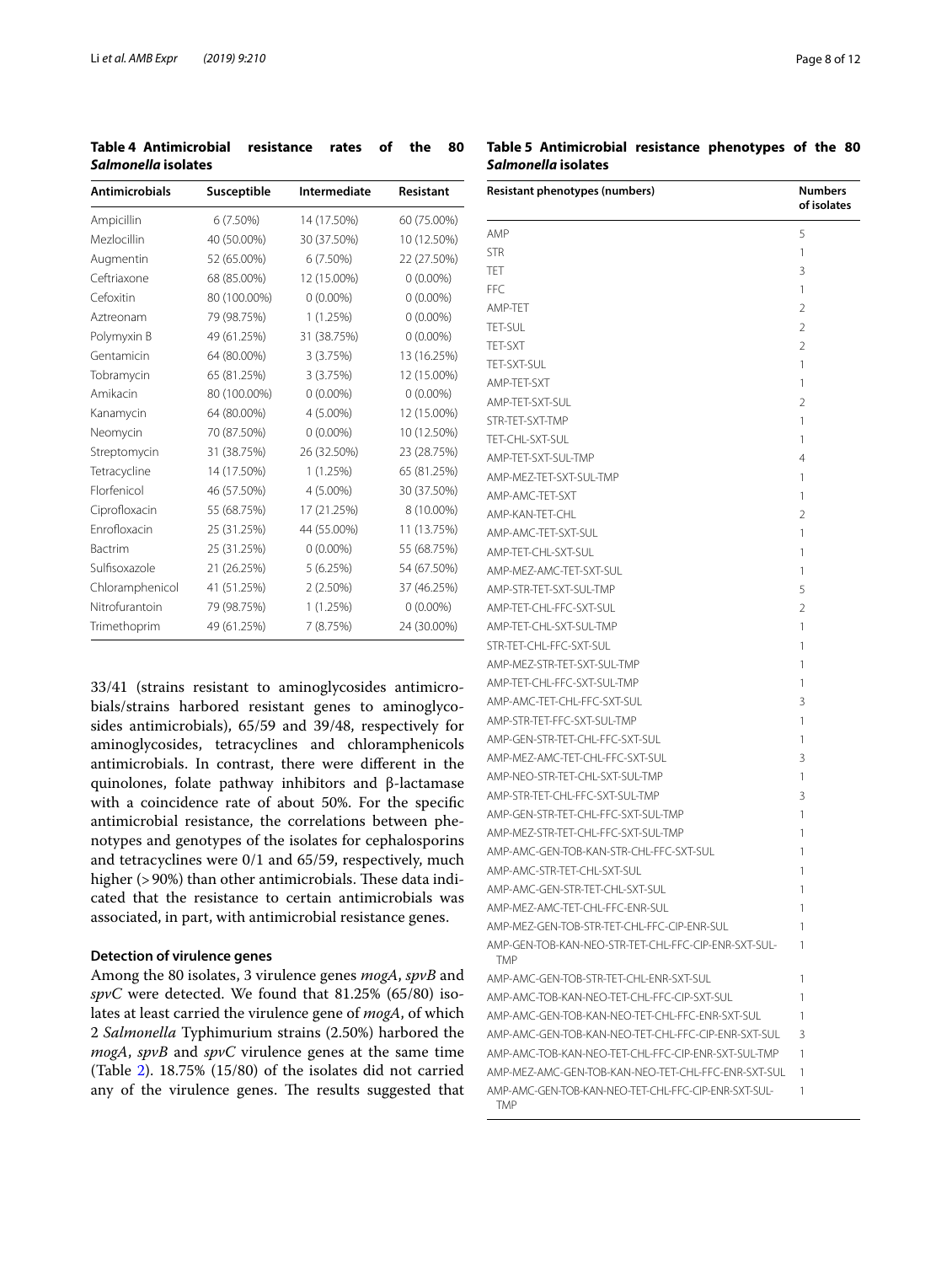<span id="page-8-0"></span>**Table 6 Antimicrobial resistance genes of the**  *Salmonella* **isolates**

| Drug classes           | <b>Resistance genes</b> | <b>Number</b><br>of isolates | Positive rates (%) |
|------------------------|-------------------------|------------------------------|--------------------|
| Quinolones             | qnrA                    | 0                            | 0.00               |
| 40.00%                 | qnrB                    | 1                            | 1.25               |
|                        | qnrC                    | 0                            | 0.00               |
|                        | qnrD                    | $\Omega$                     | 0.00               |
|                        | gnrS                    | 5                            | 6.25               |
|                        | qepA                    | $\overline{4}$               | 5.00               |
|                        | oqxA                    | 14                           | 17.50              |
|                        | oqxB                    | 9                            | 11.25              |
| Aminoglycosides        | $\textit{aac}(6')$ -lb  | 16                           | 20.00              |
| 51.25%                 | aadA1                   | 33                           | 41.25              |
| Sulfonamides           | sul 1                   | 8                            | 10.00              |
| 27.50%                 | sul <sub>2</sub>        | 21                           | 26.25              |
| β-lactamase            | $bla_{OXA-1}$           | 9                            | 11.25              |
| 43.75%                 | $bla_{PSE-1}$           | 8                            | 10.00              |
|                        | bla <sub>TEM</sub>      | 20                           | 25.00              |
|                        | $bla_{CMY-2}$           | 1                            | 1.25               |
| Tetracyclines          | tetA                    | 51                           | 63.75              |
| 73.75%                 | tetB                    | 6                            | 7.50               |
|                        | tetG                    | 6                            | 7.50               |
| Chloramphenicols       | catA1                   | 38                           | 47.50              |
| 60.00%                 | floR                    | 22                           | 27.50              |
| Trimethoprim<br>15.00% | dfrA1                   | 12                           | 15.00              |

swine products in the slaughterhouse were commonly contaminated with *mogA* virulence gene. It is noteworthy that some isolates had the *spv* virulence genes, which is a great threat to public health safety.

## **Discussion**

*Salmonella* is one of the most common food-borne pathogens, with a wide range of hazards that can cause contamination of various agricultural products (Shao et al. [2011](#page-11-15)). It has been reported that the isolation rate of swine *Salmonella* in China was range from 11 to 35% and the predominant serotypes of the isolates were *S.* Derby, *S.* Typhimurium, *S.* Enteritidis, and *S.* Argona (Huang et al. [2012](#page-10-15); Wang et al. [2016;](#page-11-16) Zou et al. [2012;](#page-11-17) Song et al. [2004](#page-11-18); Kuang et al. [2015\)](#page-10-16). *Salmonella* strains with strong pathogenicity were widespread, among them, *S.* Typhimurium and *S.* Enteritidis are the major non-typhoid *Salmonella* that cause diarrhea in humans. In this study, samples were collected randomly from the slaughtered pigs in mainland China between October 2016 and October 2017. Eventually, 80 *Salmonella* isolates were recovered from 459 samples of the pig slaughterhouse, and the overall isolation rate of *Salmonella* spp. was 17.43%. Among the isolates, the prevalence of *Salmonella* was 27.83% (64/230) in ileum samples, 8.43% (14/166) in liver samples and  $3.17\%$  ( $2/63$ ) in feces samples, respectively. The prevalence of *Salmonella* from ileum was slightly higher than the 23.8% observed in Brazil (da Silva et al. [2012](#page-10-17)) and lower than the 36.5% reported in Huaian in China (Zhou et al. [2017](#page-11-19)). The serotyping results indicated that *S*. Derby (43.75%) in B group was the predominant serovar in the slaughterhouse and processing chain, which is consistent with previous studies (Bonardi et al. [2016](#page-10-18); Piras et al. [2011](#page-11-20)). In fact, *S.* Derby has been shown to be the most common serovar across the world. For example, *S.* Derby has been shown to represent the most signifcant proportion of serovars in both pork and slaughterhouse in China (Cai et al. [2016;](#page-10-19) Li et al. [2014b\)](#page-11-21). In general consistency with the reports by Zhou et al. (Zhou et al. [2017](#page-11-19)), we observed that *S.* Rissen was the second most common serovar in the slaughterhouse. A total of 14 *Salmonella* strains were isolated from liver samples consisting of *S.* Derby  $(n=11)$ , *S.* Chester  $(n=2)$  and *S.* Typhimurium

<span id="page-8-1"></span>

| Table 7   Resistance genes and phenotype relationship of <i>Salmonella</i> isolates |  |
|-------------------------------------------------------------------------------------|--|
|-------------------------------------------------------------------------------------|--|

| Drug classes                                            | <b>Ouinolones</b>                    | Aminoglycosides                                                     | Folate pathway inhibitors |                                 | <b>B-lactamase</b>                                              |                |                | Tetracyclines Chloramphenicols        |
|---------------------------------------------------------|--------------------------------------|---------------------------------------------------------------------|---------------------------|---------------------------------|-----------------------------------------------------------------|----------------|----------------|---------------------------------------|
|                                                         | Ciprofloxacin<br><b>Enrofloxacin</b> | Gentamicin,<br>Tobramycin<br>Kanamycin,<br>Neomycin<br>Streptomycin | <b>Sulfonamides</b>       | <b>Trimethoprim Penicillins</b> |                                                                 | Cephalosporins | Tetracycline   | Chloramphenicol<br><b>Florfenicol</b> |
| Resistance genes                                        | anr/gepA/ogxA/ogxB_aadA1/aac(6')-lb  |                                                                     | sul1/sul2                 | dfrA1                           | $bla_{OXA-1}/bla_{PSF-}$ bla <sub>CMY-2</sub><br>$1/bl a_{TFM}$ |                | tetA/tetB/tetG | catA1/floR                            |
| Number of isolates<br>carrying drug-<br>resistant genes | 23                                   | 41                                                                  | 22                        | 12                              | 34                                                              |                | 59             | 48                                    |
| Number of drug-<br>resistant isolates                   | 12                                   | 33                                                                  | 59                        | 24                              | 60                                                              | $\circ$        | 65             | 39                                    |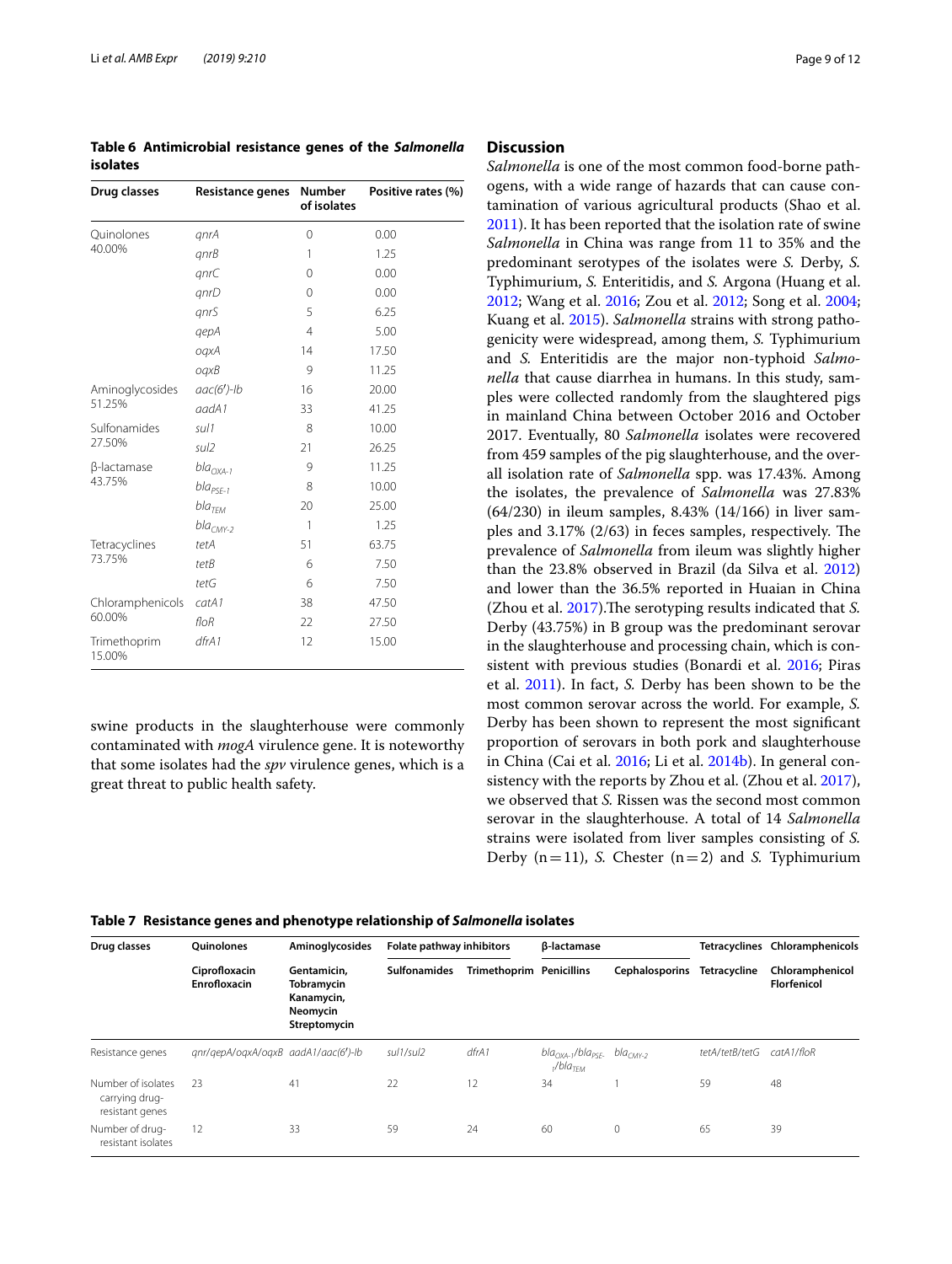(n=1). It is noteworthy that all the 3 serotypes of *Salmonella* have been reported to infect humans in China with the clinical syndromes including diarrhoea and septicemia (Liang et al. [2016;](#page-11-22) Zhou et al. [2013;](#page-11-23) Guo et al. [2015](#page-10-20); Sun et al.  $2014$ ). These results suggest the importance of controlling *Salmonella* during slaughter process and regular surveillance for public health. In addition, *Salmonella* was isolated from October 2016 to October 2017, no signifcant diference in the prevalence was observed (data not shown).

It has been shown that *Salmonella* is widely drugresistant and commonly multidrug resistant (Hidalgo-Vila et al. [2008](#page-10-5); Li and Liu [2005;](#page-10-11) Chen et al. [2008](#page-10-21); Wang et al. [2007](#page-11-25), [2009](#page-11-26)). In this study, our results showed that 73 *Salmonella* isolates were resistant to at least one antimicrobial agent and most of the isolates showed multidrug resistance, mainly to tetracycline, ampicillin, bactrim, sulfsoxazole, and chloramphenicol. Our results concerning the phenomenon of particularly severe drug resistance are consistent with previously described fndings in China (Yang et al. [2019](#page-11-1); Lu et al. [2011](#page-11-27)). In this study, multidrug resistance isolate rate of *Salmonella* (71.25%) was similar to another two studies (71.4% and 73.9%) in China (Yang et al. [2019;](#page-11-1) Li et al. [2013](#page-11-5)). Our results showed that multidrug resistance of the isolates were frequently observed among the pig slaughterhouse. Reducing antibiotics use in pigs is particularly important to limit the emergence of multidrug resistance bacteria and to maintain good public health. According to previous reports (Chen et al. [2008](#page-10-21); Vo et al. [2006b](#page-11-28); Zhao et al. [2007\)](#page-11-29), *Salmonella* strains were highly resistant to ampicillin, chloramphenicol, kanamycin, streptomycin, sulfonamides, tetracyclines and quinolones, consistent with the results in this study. Among the 80 *Salmonella* isolates, 7 isolates were none drug resistant strains including 5 *S.* Newlands strains, one *S*. Derby and one *S*. Typhimurium. The none drug resistant isolates were mainly distribution the *S.* Newlands, accounted for 45.45% (5/11) of all the isolated *S.* Newlands. Among all of the 9 *S.* Typhimurium isolates, one isolate was none drug resistant, and 5 isolates were only resistant to 1 or 2 kinds of antibiotics, indicating that the resistance of *S.* Newlands and *S.* Typhimurium were relatively low. Combined with the data of the resistant phenotypes and the antimicrobial resistance genes of the *Salmonella* isolates, the isolates have a high correlation between the phenotypes and genotypes of aminoglycosides, cephalosporins, tetracyclines and chloramphenicols, while the relationship between the resistance genes and the resistance phenotypes of the *Salmonella* isolates of trimethoprim, sulfonamides, penicillins and quinolones were relatively lower. These data indicated that the resistance to certain antimicrobials was associated with antimicrobial resistance genes. Moreover, the association of antimicrobial resistance genes with antimicrobial susceptibility were variable among diferents *Salmonella* isolates. Some isolates harboring drug resistance genes were not highly drug-resistant while resistance genes could not be amplifed by PCR from some highly drug-resistant isolate strains. It might be due to untested or unknown drug resistance genes in the resistant strains, and propose that further study is necessary.

*MogA* is a virulence gene associated with invasiveness on *Salmonella* SPI-1. *SpvB* gene has adenosine diphosphate (ADP) ribose transferase activity which mediates the modifcation of G-actin and the block of F-actin, and then disrupts the cytoskeletal function of actin (Tezcan-Merdol et al. [2005](#page-11-30); Mesa-Pereira et al. [2013\)](#page-11-31). The protein encoded by the  $sp\nu C$  gene has a phosphorylated threonine lyase activity that inhibits MAP phosphokinase (Haneda et al. [2012;](#page-10-22) Mazurkiewicz et al. [2008](#page-11-32)). Notably, *spvB* and *spvC* are required for the expression of the *spv* gene simultaneously. The pathogenicity of *Salmonella* strains will greatly increase when both *spvB* and *spvC* genes exist at the same time. In this study, we found that swine products in the slaughterhouse were commonly contaminated with the *mogA* virulence gene (65/80, 81.25%). In general, the high detection rate of virulence genes highlights the pathogenic potential of these isolates, which may indicate serious salmonellosis and a threat to public health (Fardsanei et al. [2017](#page-10-23)). Our results also suggested that the *Salmonella* isolates harboring *spvB* and *spvC* virulence genes existed in the swine slaughterhouse, which is a great threat to public health.

The work described here highlights the prevalence and antimicrobial resistance of *Salmonella* in a pig slaughterhouse in mainland China. Swine products in the slaughterhouse were contaminated with multidrug resistant *Salmonella* commonly, even a small fraction of them might carry the *spv* virulence genes, which suggests efficient measures to facilitate the reasonable use of antimicrobials in animal husbandry must be taken to control *Salmonella* during slaughter for public health, underlying strict hygiene method and HACCP (Hazard Analysis and Critical Control Points) management are vital for reducing cross-contamination. To reduce *Salmonella* contamination, several other interventions have proven successful. Moreover, a mature and healthy livestock system should be established to strictly control the environmental hygiene, carcass hygiene, drinking water and feed hygiene, as well as the supervision of the processing and circulation of animal products. We believe that it is necessary to extend more studies about practical interventions in pig slaughterhouses to control *Salmonella* in China. Collectively, nationwide regular surveillance is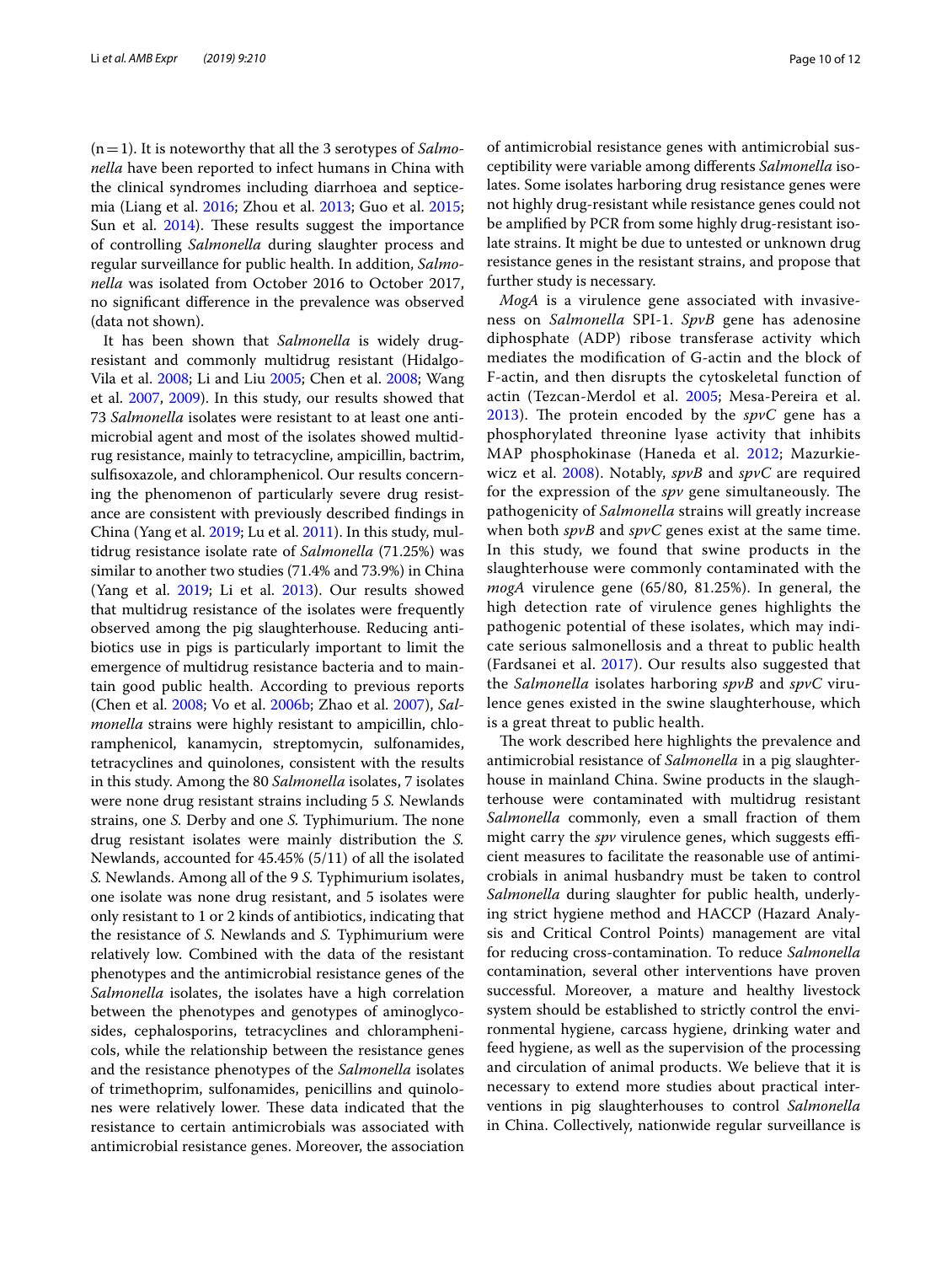## needed to screen any changes in antimicrobial resistance patterns in *Salmonella* isolates in the swine industry.

#### **Acknowledgements**

Not applicable.

#### **Authors' contributions**

QL and JY performed the experiments, interpreted the data and wrote the manuscript; ZL and ZWL performed some experiments; YZD, WWG, MB and SFW participated in the discussion and revised the manuscript; HYS participated in experimental design interpreted the data, and supervised the research project. All authors read and approved the fnal manuscript.

#### **Funding**

This work was supported by the National Natural Science Foundation of China (Nos. 31672516, 31172300, and 30670079), Grant No. BE2016343 from Jiangsu province, the Jiangsu University and College Natural Science Foundation (No. 12KJA230002), the Natural Science Foundation of Jiangsu Province (No. BK20190886), China Postdoctoral Science Foundation [No. 2019M661953], the Doctoral Program of Higher Education of China (No. 20133250110002), supported by State Key Laboratory of Genetically Engineered Veterinary Vaccines (No. AGVSKL-ZD/ZY-201807) and a project funded by the Priority Academic Program Development of Jiangsu Higher Education Institutions (PAPD).

#### **Availability of data and materials**

Not applicable.

#### **Ethical approval and consent to participate**

Procedures involving the care and use of animals were approved by the Jiangsu Administrative Committee for Laboratory Animals (permission number SYXK-SU-2007-0005) and complied with the Jiangsu Laboratory Animal Welfare and Ethics guidelines of the Jiangsu Administrative Committee of Laboratory Animals.

#### **Consent for publication**

All authors gave their informed consent prior to their inclusion in the study.

#### **Competing interests**

The authors declare that they have no competing interests.

#### **Author details**

<sup>1</sup> College of Veterinary Medicine, Yangzhou University, Yangzhou 225009, Jiangsu, People's Republic of China. 2 Jiangsu Co-innovation Center for the Prevention and Control of Important Animal Infectious Diseases and Zoonoses, Yangzhou 225009, China. <sup>3</sup> Yebio Bioengineering Co, Ltd of Qingdao, Qingdao 266114, China. 4 Department of Infectious Diseases and Immunology, College of Veterinary Medicine, University of Florida, Gainesville, FL 32611-0880, USA. 5 Key Laboratory of Animal Infectious Diseases, Ministry of Agriculture, Yangzhou University, Yangzhou, China. <sup>6</sup> Jiangsu Key Laboratory of Preventive Veterinary Medicine, Yangzhou University, Yangzhou, China.

#### Received: 1 November 2019 Accepted: 17 December 2019 Published online: 28 December 2019

#### **References**

- <span id="page-10-14"></span>Ahmed AM, Shimabukuro H, Shimamoto T (2010) Isolation and molecular characterization of multidrug-resistant strains of *Escherichia coli* and *Salmonella* from retail chicken meat in Japan. J Food Sci 74(7):M405–M410
- <span id="page-10-13"></span>Berchieri A Jr, Murphy CK, Marston K, Barrow PA (2001) Observations on the persistence and vertical transmission of *Salmonella enterica* serovars Pullorum and Gallinarum in chickens: efect of bacterial and host genetic background. Avian Pathol 30(3):221–231
- <span id="page-10-9"></span>Beyene G, Nair S, Asrat D, Mengistu Y, Engers H, Wain J (2011) Multidrug resistant *Salmonella* Concord is a major cause of salmonellosis in children in Ethiopia. J Infect Dev Ctries 5(1):23–33
- <span id="page-10-18"></span>Bonardi S, Alpigiani I, Bruini I, Barilli E, Brindani F, Morganti M, Cavallini P, Bolzoni L, Pongolini S (2016) Detection of *Salmonella enterica* in pigs

at slaughter and comparison with human isolates in Italy. Int J Food Microbiol 218:44–50

- <span id="page-10-4"></span>Botteldoorn N, Herman L, Rijpens N, Heyndrickx M (2004) Phenotypic and molecular typing of *Salmonella* strains reveals diferent contamination sources in two commercial pig slaughterhouses. Appl Environ Microbiol 70(9):5305–5314
- <span id="page-10-19"></span>Cai Y, Tao J, Jiao Y, Fei X, Zhou L, Wang Y, Zheng H, Pan Z, Jiao X (2016) Phenotypic characteristics and genotypic correlation between *Salmonella* isolates from a slaughterhouse and retail markets in Yangzhou, China. Int J Food Microbiol 222:56–64
- <span id="page-10-3"></span>Chen XL, Tang ZZ, Huang L (2004) The epidemiological evaluation of the food poisoning in Guangxi from 1981 to 2003 and the strategies of intervention in future. Guangxi J Prev Med 10(4):200–204
- <span id="page-10-21"></span>Chen L, Cong-Ming WU, Shen JZ (2008) Detection of antimicrobial resistance and class 1 integrons among *Salmonella* isolates from animals. Chin J Vet Med 44:6–9
- <span id="page-10-17"></span>da Silva LE, Dias V, Ferronatto A, Guerra P, Berno L, Triches N, Kich JD, Corbellini LG, Cardoso M (2012) Longitudinal dissemination of *Salmonella enterica* clonal groups through the slaughter process of *Salmonella*-positive pig batches. J Food Prot 75(9):1580–1588
- <span id="page-10-8"></span>Dahshan H, Abd-El-Kader MA, Chuma T, Moriki H, Okamoto K (2011) Reemergence of multi-drug resistant *Salmonella enterica* serovar Stanley from cattle. Vet Res Commun 35(1):55
- <span id="page-10-0"></span>Eurosurveillance editorial team (2012) The European Union summary report on trends and sources of zoonoses, zoonotic agents and food-borne outbreaks in 2010. Euro Surveill 17(10)
- <span id="page-10-23"></span>Fardsanei F, Soltan Dallal MM, Douraghi M, Zahraei Salehi T, Mahmoodi M, Memariani H, Nikkhahi F (2017) Genetic diversity and virulence genes of *Salmonella enterica* subspecies enterica serotype Enteritidis isolated from meats and eggs. Microb Pathog 107:451–456
- <span id="page-10-2"></span>Guibourdenche M, Roggentin P, Mikoleit M, Fields PI, Bockemuhl J, Grimont PA, Weill FX (2010) Supplement 2003–2007 (No. 47) to the White-Kaufmann-Le Minor scheme. Res Microbiol 161(1):26–29
- <span id="page-10-20"></span>Guo Z, Su C, Huang J, Niu J (2015) A food-borne outbreak of gastroenteritis caused by diferent *Salmonella* serotypes in 2 universities in Xiamen, Fujian, China, in 2012. Jpn J Infect Dis 68(3):187–191
- <span id="page-10-22"></span>Haneda T, Ishii Y, Shimizu H, Ohshima K, Iida N, Danbara H, Okada N (2012) *Salmonella* type III efector SpvC, a phosphothreonine lyase, contributes to reduction in infammatory response during intestinal phase of infection. Cell Microbiol 14(4):485–499
- <span id="page-10-10"></span>Hendriksen RS, Mikoleit M, Kornschober C, Rickert RL, Duyne SV, Kjelsø C, Hasman H, Cormican M, Mevius D, Threlfall J (2009) Emergence of multidrugresistant *Salmonella* concord infections in Europe and the United States in children adopted from Ethiopia, 2003–2007. Pediatr Infect Dis J 28(28):814–818
- <span id="page-10-5"></span>Hidalgo-Vila J, Díaz-Paniagua C, Pérez-Santigosa N, Frutos-Escobar CD, Herrero-Herrero A (2008) *Salmonella* in free-living exotic and native turtles and in pet exotic turtles from SW Spain. Res Vet Sci 85(3):449–452
- <span id="page-10-15"></span>Huang FB, Bing-Xia LU, Liu L, Guo X, Zhang MX, Lan JN, Liao CQ, Zhao CQ, Huang WJ (2012) Isolation identifcation, drug resistance analysis and pathogenicity tests of salmonella isolates from slaughter pigs intestine. China Anim Husbandry Vet Med 39(1):172–177
- <span id="page-10-6"></span>Kariuki S, Gordon MA, Feasey N, Parry CM (2015) Antimicrobial resistance and management of invasive *Salmonella* disease. Vaccine 33(1):C21–C29
- <span id="page-10-1"></span>Kasimoglu Dogru A, Ayaz ND, Gencay YE (2010) Serotype identifcation and antimicrobial resistance profles of *Salmonella* spp. isolated from chicken carcasses. Trop Anim Health Prod 42(5):893–897
- <span id="page-10-7"></span>Kingsley RA, Msefula CL, Thomson NR, Kariuki S, Holt KE, Gordon MA, Harris D, Clarke L, Whitehead S, Sangal V (2009) Epidemic multiple drug resistant *Salmonella* Typhimurium causing invasive disease in sub-Saharan Africa have a distinct genotype. Genome Res 19(12):2279
- <span id="page-10-16"></span>Kuang X, Hao H, Dai M, Wang Y, Ahmad I, Liu Z, Yuan Z (2015) Serotypes and antimicrobial susceptibility of *Salmonella* spp. isolated from farm animals in China. Front Microbiol 6:602
- <span id="page-10-12"></span>Kumar S, Tamura K, Nei M (2004) MEGA3: integrated software for molecular evolutionary genetics analysis and sequence alignment. Brief Bioinform 5(2):150–163
- <span id="page-10-11"></span>Li WX, Liu CZ (2005) Studies on the minimum inhibitory concentration of six kinds of fuoroquinolones to *Salmonella*. Chin J Vet Drug 39:4–8